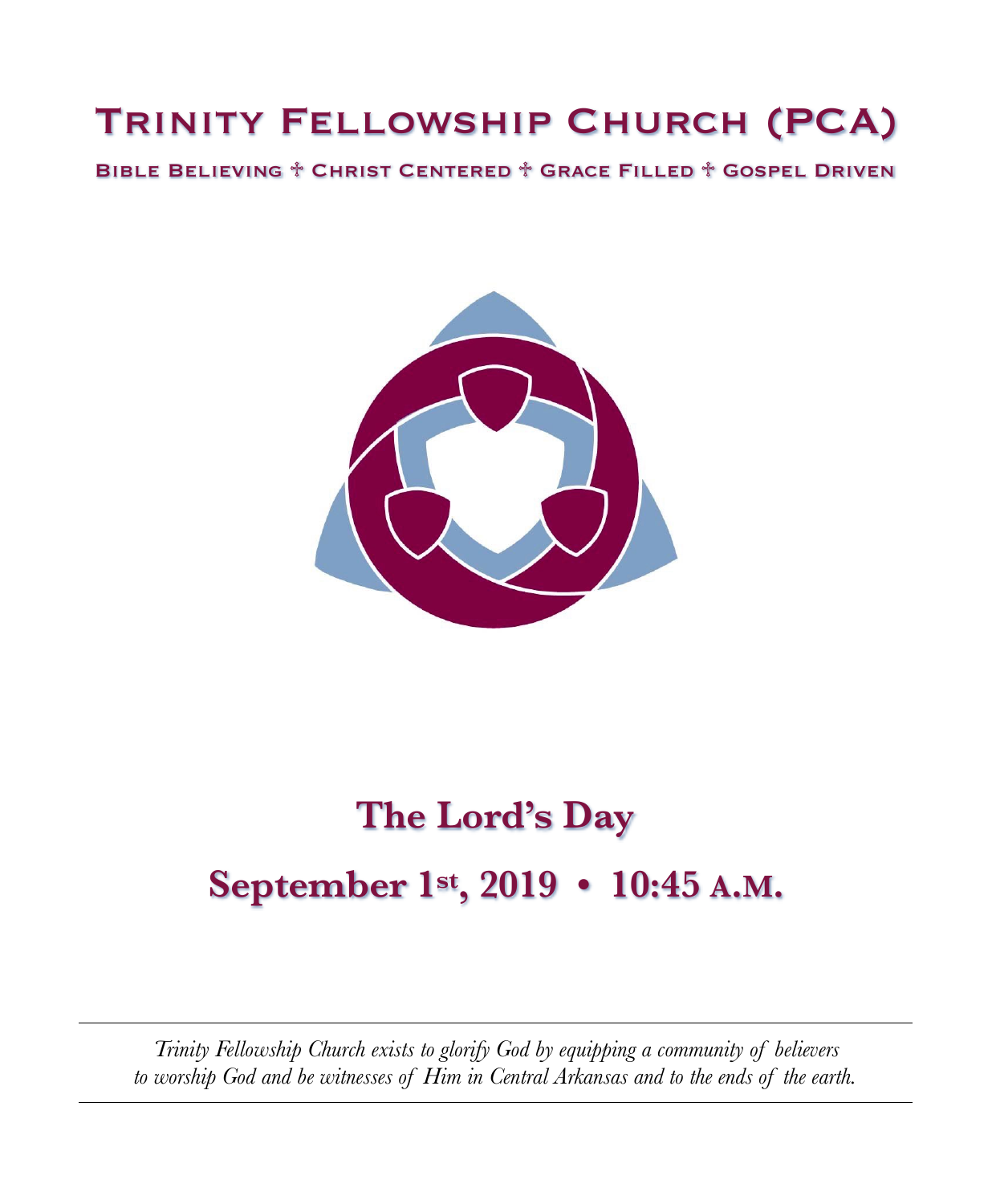### **VOLUNTEERS**

| <b>Greeters and Ushers</b>                                | <b>Nursery</b> |
|-----------------------------------------------------------|----------------|
| Glenn VanEnk and Lane VanEnk 09/01 Joy Denley             |                |
| Josh Childress and Leo Jones 09/08 Volunteer Needed       |                |
| Ed Sartain and Phillip Troutte 09/15 Volunteer Needed     |                |
| Brad DeVries and Nathanael DeVries 09/22 Volunteer Needed |                |

#### **PARAMENTS**

Liturgical colors have an instructional purpose and point us to the life of Christ and the great acts of redemptive history.

These colored hangings, called paraments, adorn the pulpit, communion table, and baptismal font.

Green represents spiritual growth and world missions. It is displayed during "ordinary time," which is the period between Pentecost and Advent.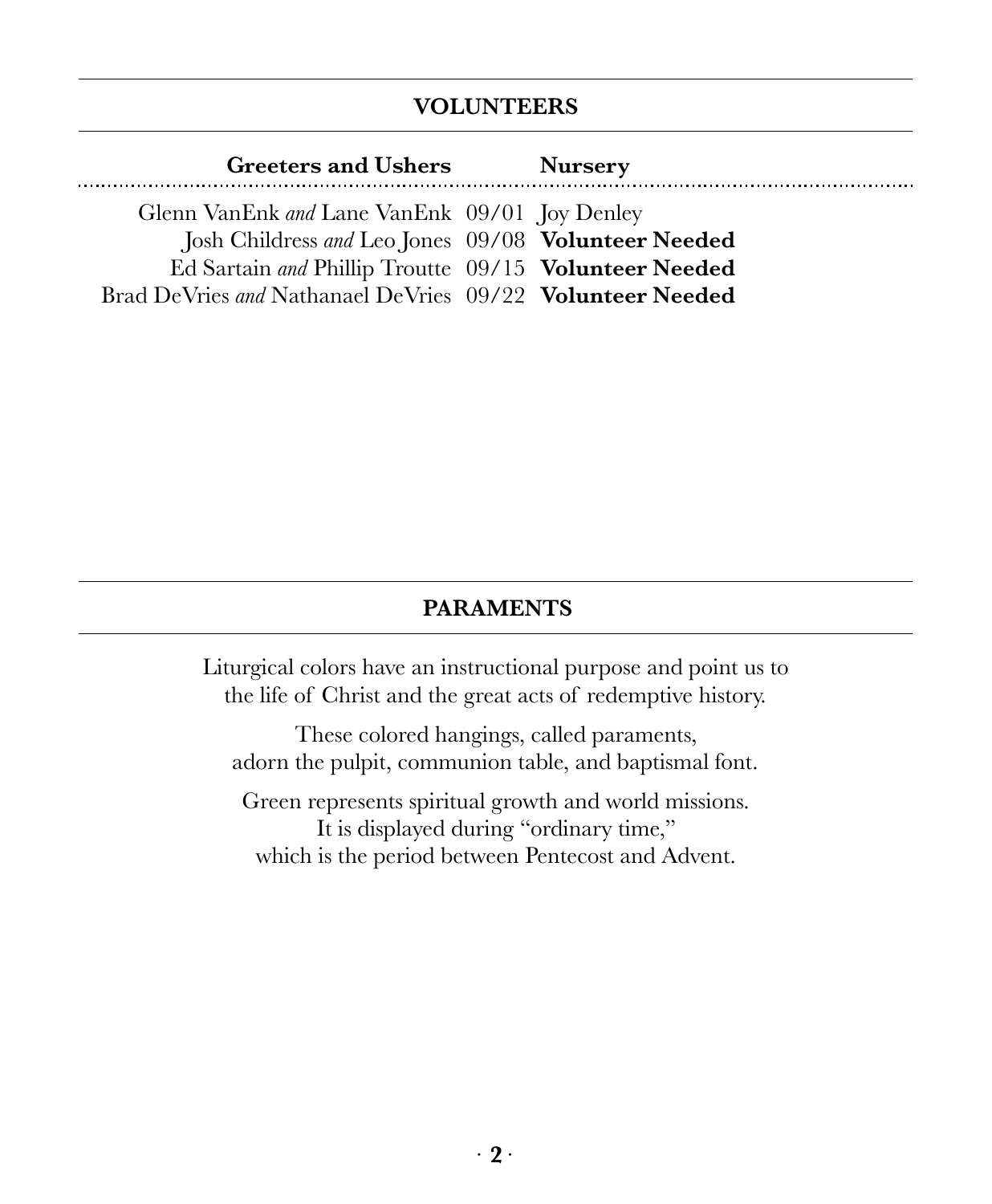# ∙ **3** ∙

#### ♱ Please stand, as able

## Celebration *of* Worship

#### **The Greeting and Announcements**

#### **The Prelude**

*During this time, be prayerful and reverent in preparation for the worship of our holy God in His sanctuary. (Please silence all phones and electronic devices.)* 

Leader: *I charge you in the presence of God, who gives life to all things, and of Christ Jesus, who in his testimony before Pontius Pilate made the good confession, to keep the commandment unstained and free from reproach until the appearing of our Lord Jesus Christ, which he will display at the proper time—he who is the blessed and only Sovereign, the King of kings and Lord of lords, who alone has immortality, who dwells in unapproachable light, whom no one has ever seen or can see.* 

> *To the King of the ages, immortal, invisible, the only God, be honor and glory forever and ever. Amen.*

#### ♱ **The Hymn of Praise Immortal, Invisible**

Hymns of Grace *Nº* 36

♱ **The Prayer of Invocation** 

#### ♱ **The Call to Worship 1 Timothy 6:13–16, 1:17**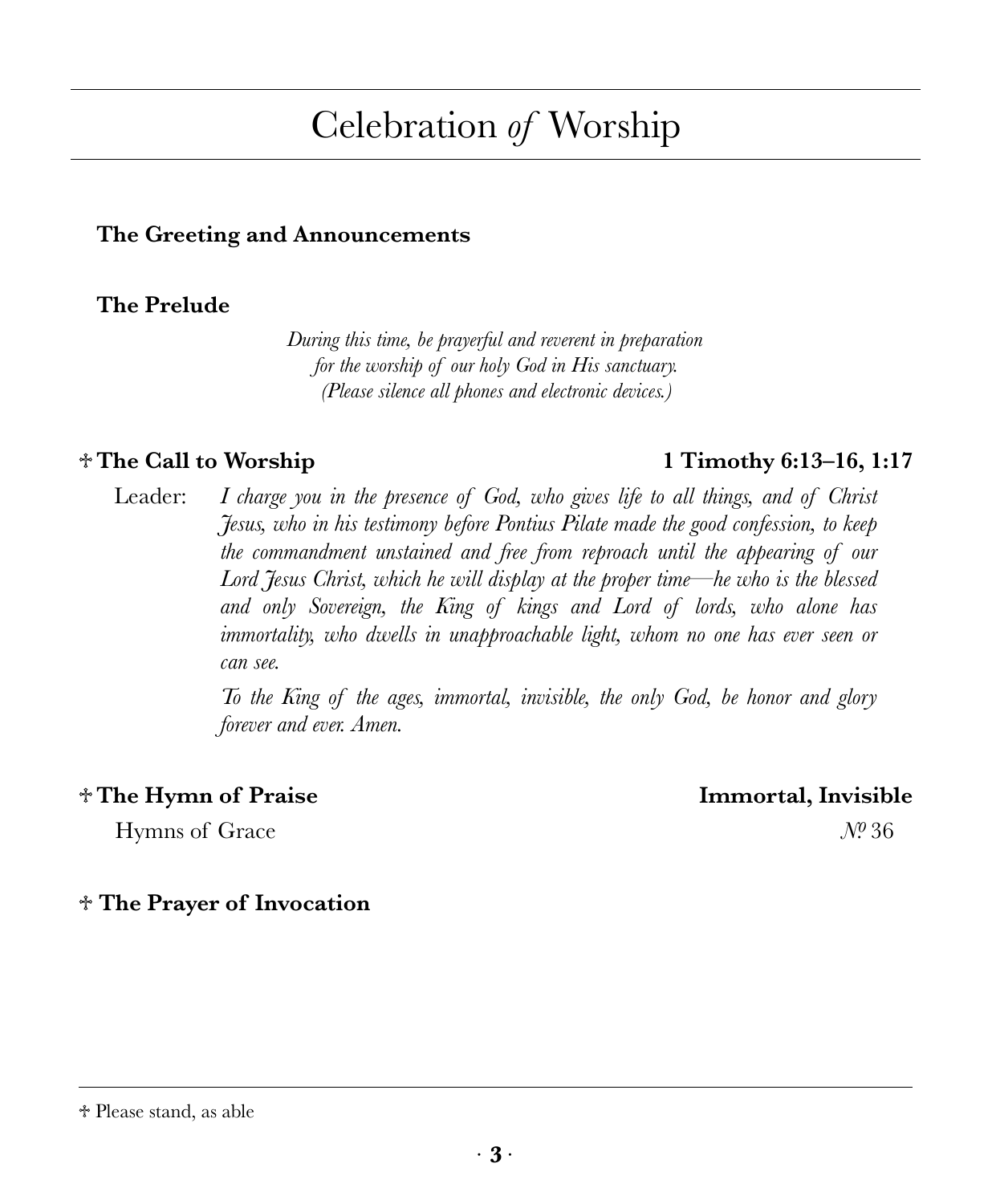#### **The Call to Confession 2 Chronicles 30:8–9**

Leader: *"Do not now be stiff-necked as your fathers were, but yield yourselves to the LORD and come to his sanctuary, which he has consecrated forever, and serve the LORD your God, that his fierce anger may turn away from you. For if you return to the LORD, your brothers and your children will find compassion with their captors and*  return to this land. For the LORD your God is gracious and merciful and will not *turn away his face from you, if you return to him."* 

#### **The Individual Prayers of Confession**

#### **The Assurance of Pardon Romans 9:15–16**

Leader: *God said to Moses, "I will have mercy on whom I have mercy, and I will have compassion on whom I have compassion." So then it depends not on human will or exertion, but on God, who has mercy.* 

Hymns of Grace *N*<sup>0</sup> 88

#### ♱ **The Hymn of Trust God Moves in a Mysterious Way**

#### **The Prayers of the People**

*God calls us to be a praying people. Let us join in prayer, offering our praise, thanksgiving, and intercession to God.* 

#### **The Offertory**

*Our offering is an act of worship in which we express our gratitude and reliance on God. For those of you who are guests with us today, giving is not obligatory. We are eager to share with you more about our church and its ministry and to invite you to participate with us as you are called by God. If you have filled out a visitor's card, please place it in the plate as it is passed.* 

#### $\dagger$  The Hymn of Thanksgiving **but the South Containst The Boxology Doxology**

Hymns of Grace *Nº* 440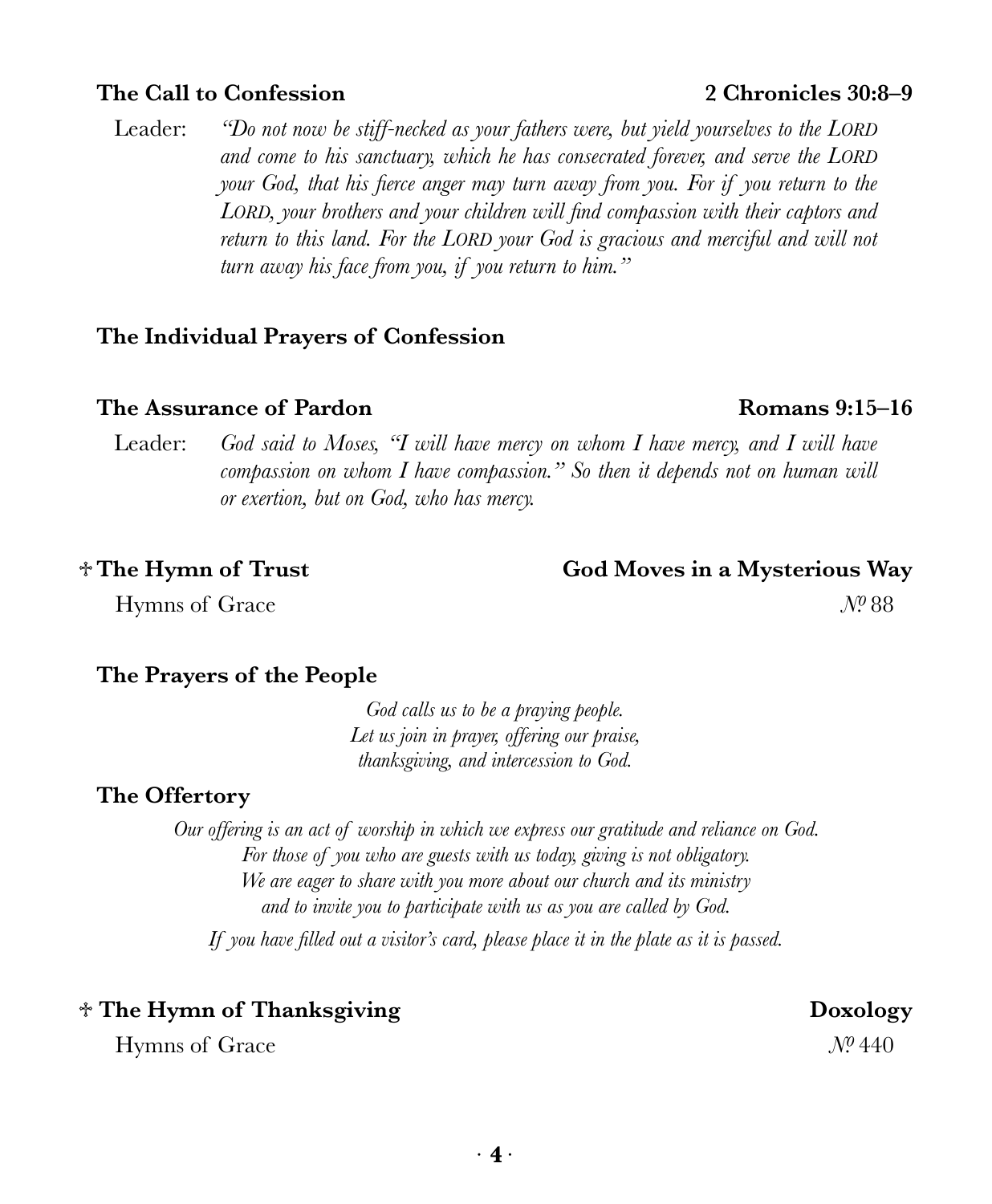#### ♱ **The Prayer of Dedication**

#### **The Reading of Scripture Exodus 33:1–23**

 $ESV$  Pew Bible  $pp. 73-74$ 

**The Sermon "Show Me Your Glory"**

♱ **The Hymn of Preparation Beneath the Cross of Jesus** 

Hymns of Grace *N*<sup>0</sup> 278

## **The Sacrament of the Lord's Supper**

*We welcome all baptized Christians who have professed their faith in Jesus Christ for salvation and are members of congregations that proclaim the gospel to receive holy communion with us.* 

Rev. Brad DeVries

*If you are not able to receive communion, please use this time to meditate on the prayer found on page 6.* 

We serve gluten-free bread and your choice of grape juice (colored cups, outer ring) or wine (clear cups, inner rings)‡

| † The Hymn of Response | The Sands of Time Are Sinking (vv. $1-3, 5$ ) |
|------------------------|-----------------------------------------------|
| Hymns of Grace         | $N^{0}427$                                    |

### ♱ **The Benediction**

‡ As the elements are distributed, please wait until all are served so that we may partake together.

## ♱ **The Recessional Hymn The Sands of Time Are Sinking (v. 6)**  Hymns of Grace *Nº* 427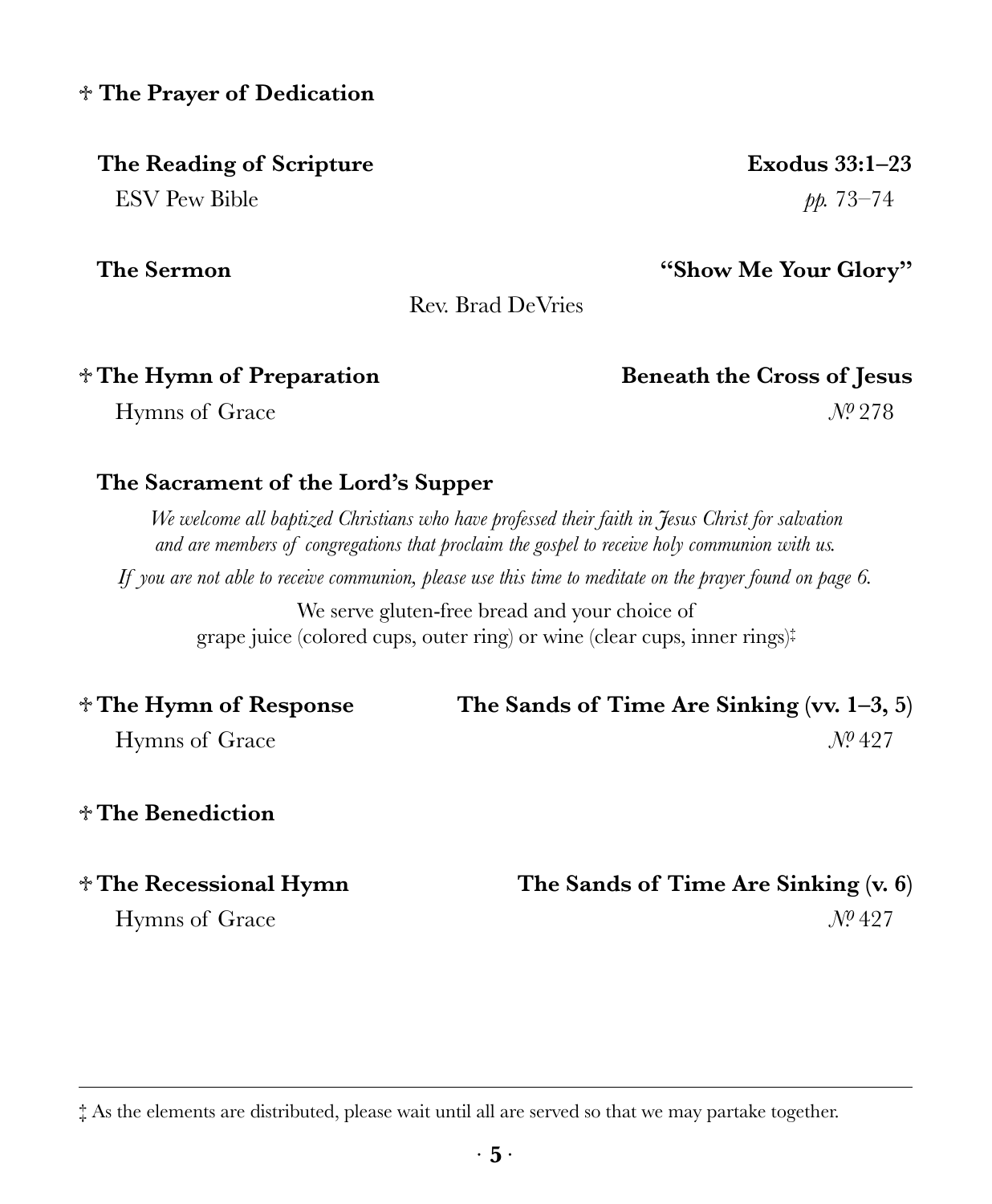#### **The Postlude**

*As you leave the sanctuary today, may you know the hope to which God has called you, experience the riches of his glorious inheritance in the saints, and trust his incomparably great power for us who believe.* 

*Please help us love our community by recycling your unneeded bulletins as you leave. A recycling bin is located by the door in the narthex.*

**A Prayer of Belief:** Lord Jesus Christ, I admit that I am weaker and more sinful than I ever dared admit, but through you I am more loved and accepted than I ever dared hope. I thank you for paying my debt on the cross, taking what I deserved in order to offer me complete forgiveness. Knowing that you have been raised from the dead, I turn from my sins and receive you as my Savior and Lord. Amen.

A special offering will be collected today to support the Deacons' Benevolence Fund. This fund provides our deacons with the means to show our loving care and support to those in our church family and surrounding community who may be in need of assistance while facing a hardship. A plate is available in the narthex for all gifts of benevolence.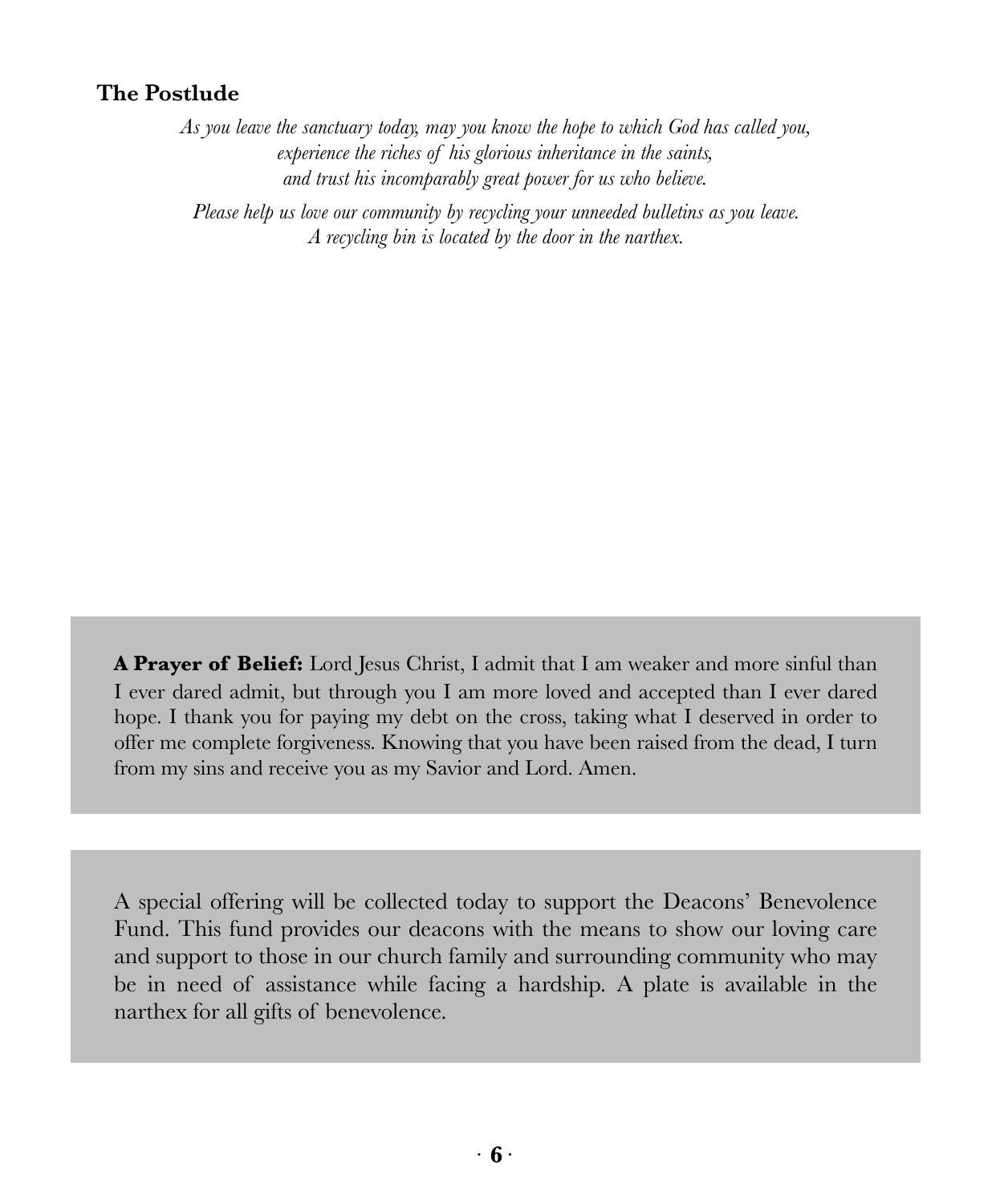#### **NOTES**

### **DISCUSSION AND APPLICATION**

- At what times or under what circumstance does God seem distant? How does the experience of Israel in the wilderness inform our own?
- Why is the dialogue between Moses and the Lord so important? What happens when we're listening and conversing with our closest friend?
- How is the desire we see in Moses indicative of all human beings? Do you  $\frac{1}{2}$ want more of God or just what he provides?